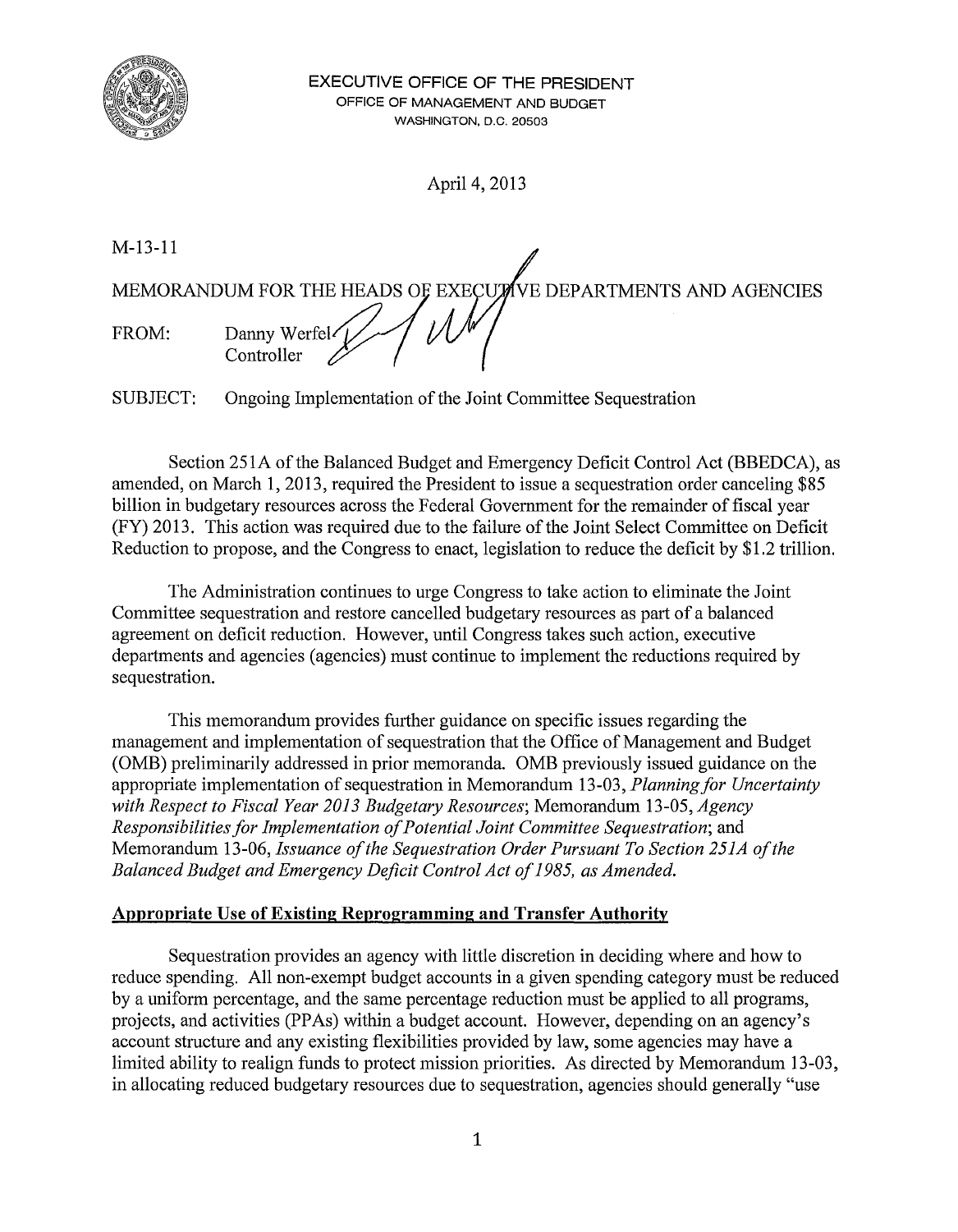any available flexibility to reduce operational risks and minimize impacts on the agency's core mission in service of the American people." Agencies should also "take into account funding flexibilities, including the availability of reprogramming and transfer authority."

Consistent with this guidance, agencies with reprogramming or transfer authority should continue to examine whether the use of these authorities would allow the agency to minimize the negative impact of sequestration on core mission priorities. In doing so, agencies must consider the long-term mission, goals, and operations of the agency and not just short-term needs. For example, agencies should avoid taking steps that would unduly compromise the ability to perform needed deferred maintenance on facilities, invest in critical operational functions and support, conduct program integrity and fraud mitigation activities, and pursue information technology or other infrastructure investments that are essential to support the long-term execution of the agency's mission. Similarly, while agencies with carryover balances or reserve funds should consider appropriate use of these funds to maintain core mission functions in the short term, it is important not to use these funds in a manner that would leave the agency vulnerable to future risks due to a potential lack of available funds in future years.

Agencies should consult with their OMB Resource Management Office (RMO) to assess options for utilizing existing authorities and ensure that any proposed actions appropriately balance short-term and long-term mission priorities. Agencies must also consult closely with their OMB RMO on any proposed actions that would reduce carryover balances or reserve funds below historical levels.

## **Funding for Agency Inspectors General**

Funds for agency Inspectors General (IGs) from non-exempt accounts are subject to sequestration under the March 1, 2013 sequestration order. The head of each agency has the final responsibility for implementing the reductions required by sequestration. Upon making such determinations, IGs have the final responsibility for determining how their authorized budgets will be allocated.

To the extent an agency has discretion in implementing reductions to IG funding due to sequestration, agency heads should be mindful of the independence of the Office of Inspector General and should consult with the IG on a pre-decisional basis on matters that may impact IG funding. In particular, agencies must remain cognizant of the provisions in section  $6$  of the Inspector General Act of 1978, as amended, which outline the need for IGs to maintain the appropriate resources and services necessary to perform their statutory duties and describe the manner in which IG budgets are requested.

In cases where IG funds are not intermingled with other agency funds and exist as their own PPA, the IG should be provided full discretion to determine how to implement the reductions required by sequestration. In cases where IG funds are intermingled with other agency funds within a PPA, while the specific amount of reductions will vary by agency and account, a benchmark that should be considered by the head of the agency-in consultation with the IG-is to apply a percentage reduction to IG funds that is same as the average percentage reduction for all other funds within the PPA. Upon determining the amount of the reduction for